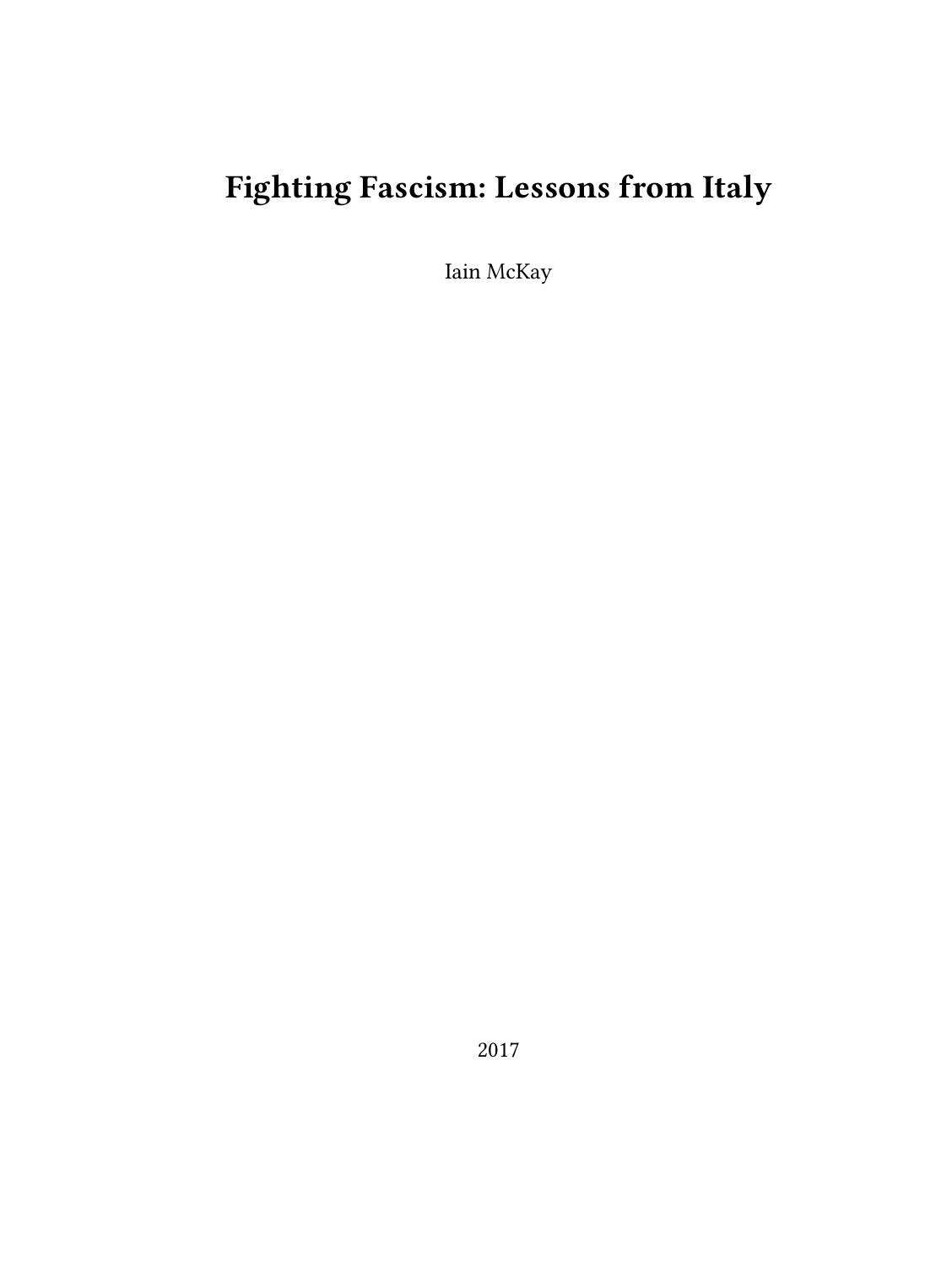## **Contents**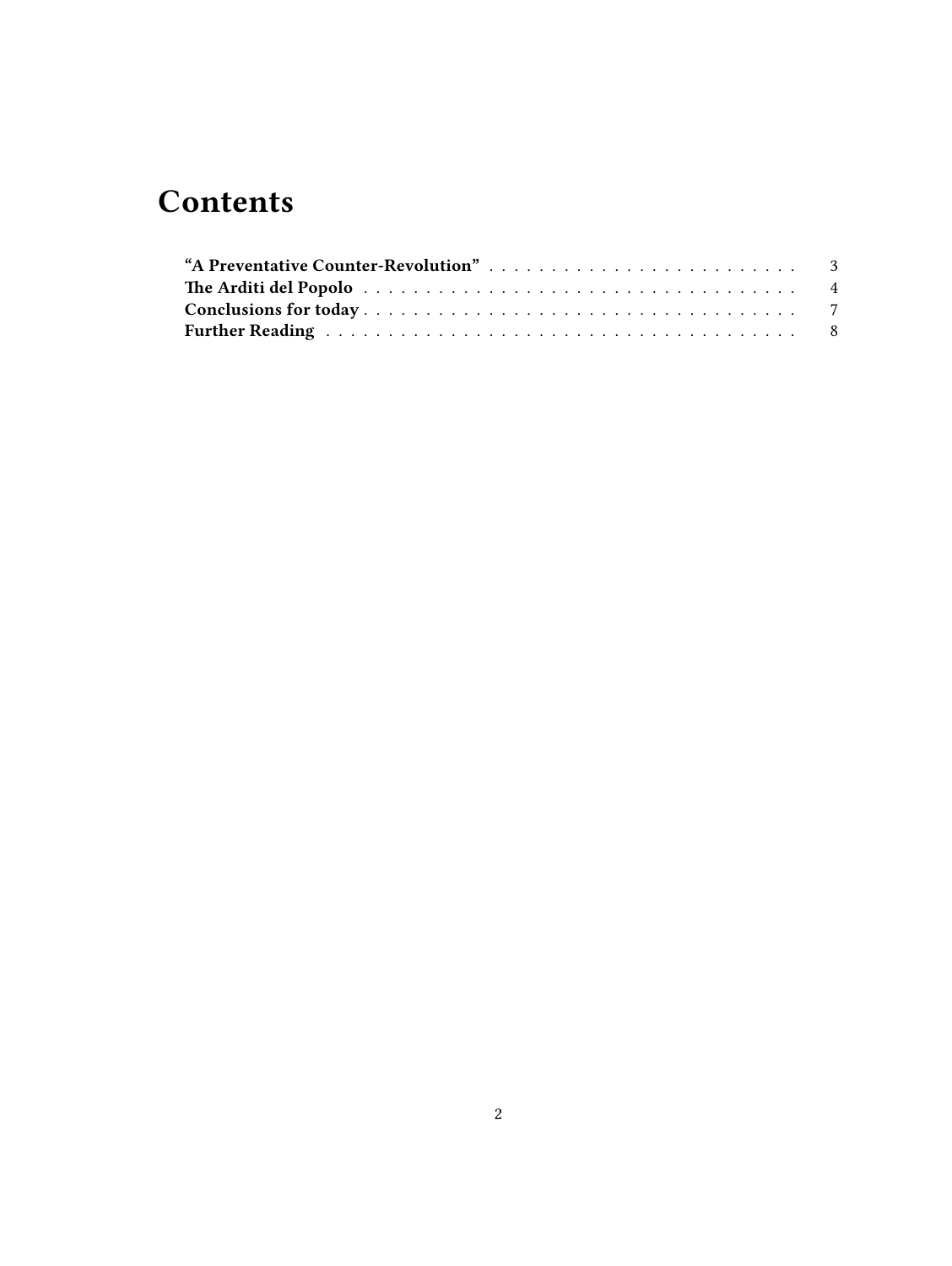The election of Donald Trump came as a surprise to many, given the obvious demagoguery, incoherence and authoritarianism he exhibited as a candidate. It matters little that he lost the popular vote, the fact is that enough people in specific states were willing to vote for him – and now we all have to live with the outcome. The result of decades of right-wing glorification of the wealthy, calls to run the state as a business (i.e., as a dictatorship), and the like can now be seen in all their glory. A better argument for anarchism would be hard to find.

That does not mean, of course, passively awaiting the next election as the myth of democracy would have us believe. It means resisting – and there have been promising signs of that, such as lively town-hall meetings (which raises the question, why not make them permanent and so become a power no politician can ignore?). It has also been seen in protests against the worst of Trump supporters – the KKK, neo-Nazis and the rest of the so-called "alt-right."

That Trump could not bring himself to read a simple prepared statement and instead ad-libbed about "both sides" shows that he did not want to alienate them. Sadly, significant numbers of Republican voters likewise cannot see the difference between fascism and resisting fascism. A significant part of America has lost its moral compass.

The events in Charlottesville bring home that resisting fascism is not only necessary but also dangerous. This can be seen from the rise of fascism in Italy after the First World War, something which was never inevitable and from which lessons can be learned.

### <span id="page-2-0"></span>**"A Preventative Counter-Revolution"**

The rise of Mussolini cannot be viewed in isolation. After the end of the First World War there was a massive radicalization across Europe and the world. Union membership exploded, with strikes, demonstrations and agitation reaching massive levels. This was partly due to the war, partly to the apparent success of the Russian Revolution. Across Europe, anarchist ideas became more popular and anarcho-syndicalist unions grew in size as part of a general rise and growth of the left.

In Italy, the post-war ferment grew into a near revolution, with the rise of workers' councils and the occupation of factories in 1920. The anarchists and syndicalists took an active, indeed, leading role in the movement as Errico Malatesta, who took part in these events, writes:

The metal workers started the movement over wage rates. It was a strike of a new kind. Instead of abandoning the factories, the idea was to remain inside without working … Throughout Italy there was a revolutionary fervour among the workers and soon the demands changed their characters. Workers thought that the moment was ripe to take possession once [and] for all the means of production. They armed for defence … and began to organise production on their own … It was the right of property abolished in fact…; it was a new regime, a new form of social life that was being ushered in. And the government stood by because it felt impotent to offer opposition. (*Errico Malatesta: His Life and Ideas* [Freedom Press, 1993], 134)

The socialists and their trade unions did not back the movement in spite of having talked of being revolutionary for decades, although groups and individuals within the party did (such as in Turin, with Antonio Gramsci taking the lead – these would later split from the Socialists and form the Italian Communist Party). Faced with the hostility of the "official" labor movement, the occupations ended after four weeks.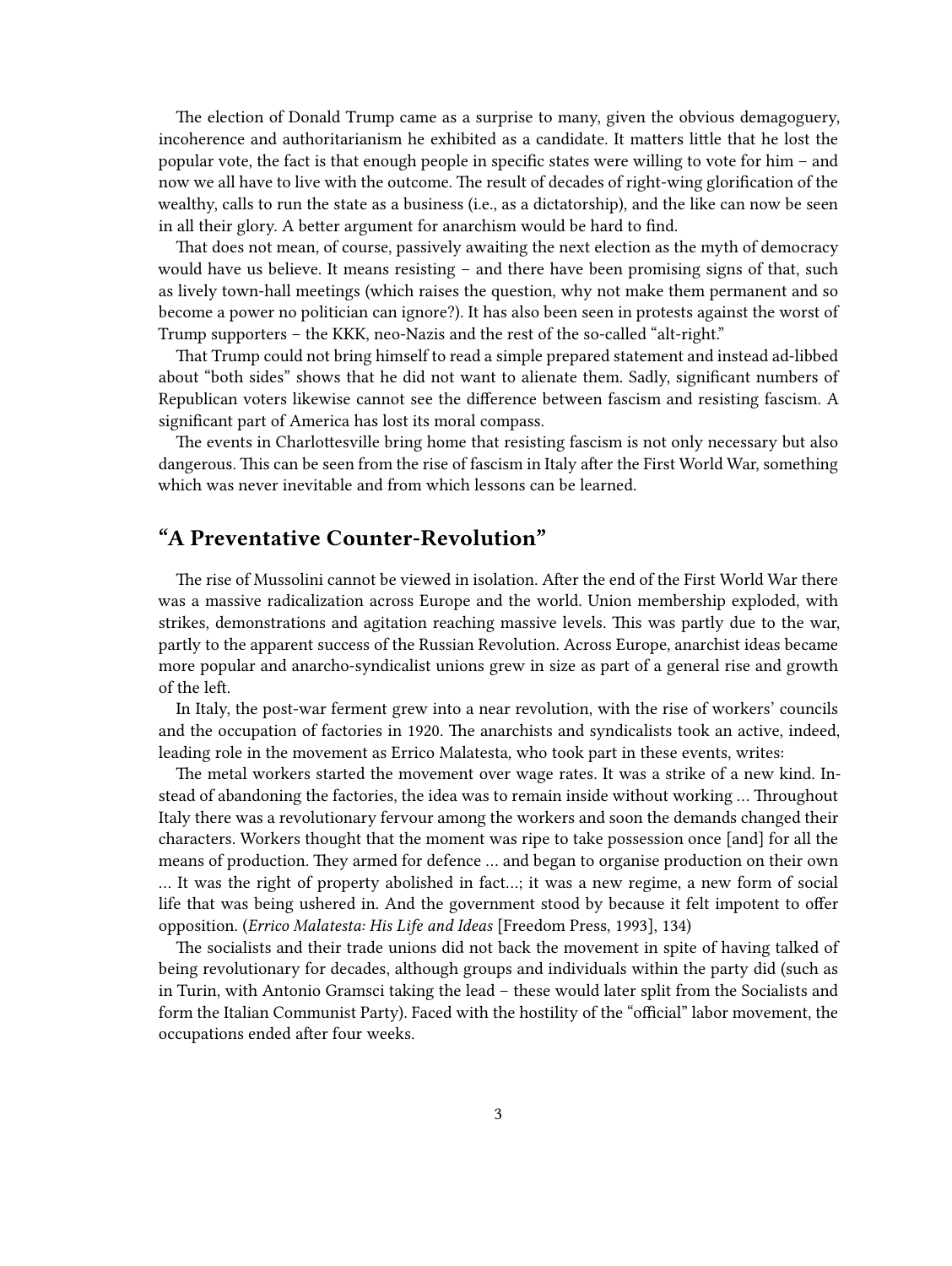Unsurprisingly, the promises given by the employers and state to end the occupations were not kept and "after the factories were evacuated" the government (obviously knowing who the real threat was) "arrested the entire leadership of the USI [Italian Syndicalist Union] and UAI [Italian Anarchist Union]. The socialists … more or less ignored the persecution of the libertarians until the spring of 1921 when the aged Malatesta and other imprisoned anarchists mounted a hunger strike from their cells in Milan." (Carl Levy, *Gramsci and the Anarchists* [Berg, 1999], 221–2) They were acquitted after a four-day trial.

This period of Italian history explains the growth of fascism in Italy. As Tobias Abse points out, "the rise of fascism in Italy cannot be detached from the events of the biennio rosso, the two red years of 1919 and 1920, that preceded it. Fascism was a preventive counter-revolution … launched as a result of the failed revolution" ("The Rise of Fascism in an Industrial City," David Forgacs (ed.), *Rethinking Italian fascism: Capitalism, populism and culture* [Lawrence and Wishart, 1986], 54) The term "preventive counter-revolution" was originally coined by the anarchist Luigi Fabbri, who correctly described fascism as "the organisation and agent of the violent armed defence of the ruling class against the proletariat, which, to their mind, has become unduly demanding, united and intrusive."

The capitalists and rich landowners backed the fascists in order to teach the working class to know their place, aided by the state. They ensured "that it was given every assistance in terms of funding and arms, turning a blind eye to its breaches of the law and, where necessary, covering its back through intervention by armed forces which, on the pretext of restoring order, would rush to the aid of the fascists wherever the latter were beginning to take a beating instead of doling one out." (Fabbri) To quote Abse:

The aims of the Fascists and their backers amongst the industrialists and agrarians in 1921–22 were simple: to break the power of the organised workers and peasants as completely as possible, to wipe out, with the bullet and the club, not only the gains of the biennio rosso, but everything that the lower classes had gained … between the turn of the century and the outbreak of the First World War. (54)

The fascist squads attacked and destroyed anarchist and socialist meeting places, social centers, radical presses and Camera del Lavoro (local union councils). Thousands of individuals were attacked and murdered. However, even in the dark days of fascist terror, the anarchists resisted the forces of totalitarianism:

It is no coincidence that the strongest working-class resistance to Fascism was in … towns or cities in which there was quite a strong anarchist, syndicalist or anarchosyndicalist tradition. (Abse, 56)

#### <span id="page-3-0"></span>**The Arditi del Popolo**

The anarchists participated in, and often organized sections of, the Arditi del Popolo (The People's Shock-troops), a working-class organization devoted to the self-defense of workers' interests. The Arditi del Popolo organized and encouraged working-class resistance to fascist squads, often defeating larger fascist forces: for example, "the total humiliation of thousands of Italo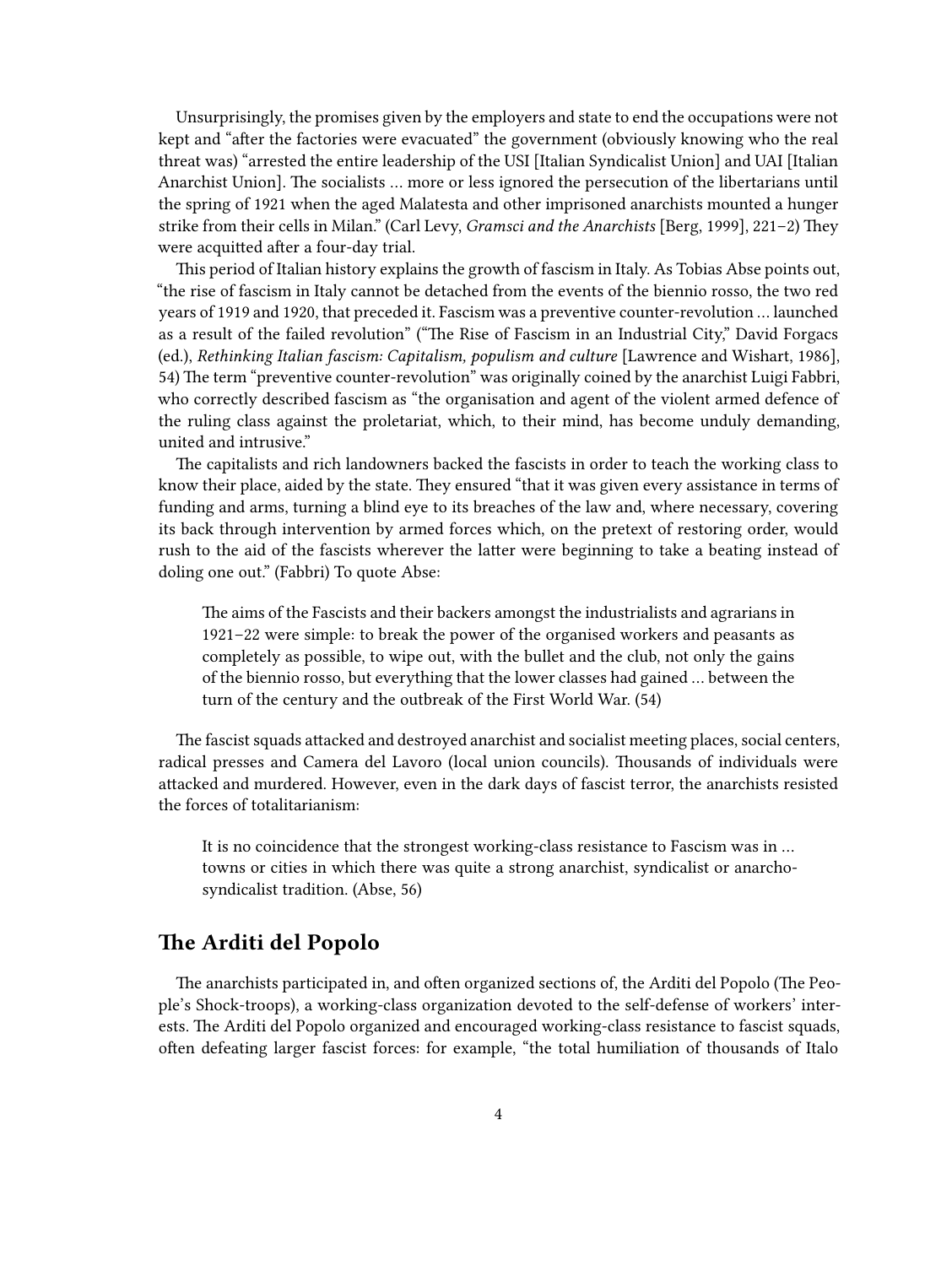Balbo's squadristi by a couple of hundred Arditi del Popolo backed by the inhabitants of the working class districts" in the anarchist stronghold of Parma in August 1922 (Abse, 56).

The Arditi del Popolo was the closest Italy got to the idea of a united, revolutionary workingclass front against fascism, as had been suggested by Italian anarchists and syndicalists during the biennio rossa. This movement "developed along anti-bourgeois and anti-fascist lines, and was marked by the independence of its local sections." (*Red Years, Black Years: Anarchist Resistance to Fascism in Italy* [ASP, 1989], 2) Rather than being just an "anti-fascist" organization, it was "not a movement in defense of 'democracy' in the abstract, but an essentially working-class organization devoted to the defense of the interests of industrial workers, the dockers and large numbers of artisans and craftsmen." (Abse, 75) Unsurprisingly, the Arditi del Popolo "appear to have been strongest and most successful in areas where traditional working-class political culture was less exclusively socialist and had strong anarchist or syndicalist traditions, for example, Bari, Livorno, Parma and Rome." (Antonio Sonnessa, "Working Class Defence Organisation, Anti-Fascist Resistance and the Arditi del Popolo in Turin, 1919–22," *European History Quarterly* 33: 2 184)

However, both the socialist and communist parties withdrew from the organization. The socialists signed a "Pact of Pacification" with the fascists in August 1921. The communists "preferred to withdraw their members from the Arditi del Popolo rather than let them work with the anarchists." (*Red Years, Black Years,* 17) Indeed, "[o]n the same day as the Pact was signed, *Ordine Nuovo* published a PCd'I [Communist Party of Italy] communication warning communists against involvement" in the Arditi del Popolo. Four days later, the Communist leadership "officially abandoned the movement. Severe disciplinary measures were threatened against those communists who continued to participate." Thus by "the end of the first week of August 1921 the PSI, CGL and the PCd'I had officially denounced" the organization. "Only the anarchist leaders, if not always sympathetic to the programme of the [Arditi del Popolo], did not abandon the movement." Indeed, the leading anarchist newspaper, *Umanita Nova,* "strongly supported" it "on the grounds it represented a popular expression of anti-fascist resistance and in defence of freedom to organise." (Sonnessa, 195, 194)

However, in spite of the decisions by their leaders, many rank-and-file socialists and communists took part in the movement. The latter took part in open "defiance of the PCd'I leadership's growing abandonment" of it. In Turin, for example, communists who took part in the Arditi del Polopo did so "less as communists and more as part of a wider, working-class self-identification … This dynamic was re-enforced by an important socialist and anarchist presence." The failure of the Communist leadership to support the movement shows the bankruptcy of Bolshevik organizational forms, which were unresponsive to the needs of the popular movement. Indeed, these events show the "libertarian custom of autonomy from, and resistance to, authority was also operated against the leaders of the workers' movement, particularly when they were held to have misunderstood the situation at grass roots level." (Sonnessa, 200, 198, 193)

The Communist Party failed to support the popular resistance to fascism. The Communist leader Antonio Gramsci argued that "the party leadership's attitude on the question of the Arditi del Popolo … corresponded to a need to prevent the party members from being controlled by a leadership that was not the party's leadership." Gramsci added that this policy "served to disqualify a mass movement which had started from below and which could instead have been exploited by us politically." (*Selections from Political Writings 1921–1926* [Lawrence and Wishart, 1978], 333) While less sectarian towards the Arditi del Popolo than other Communist leaders, "[i]n common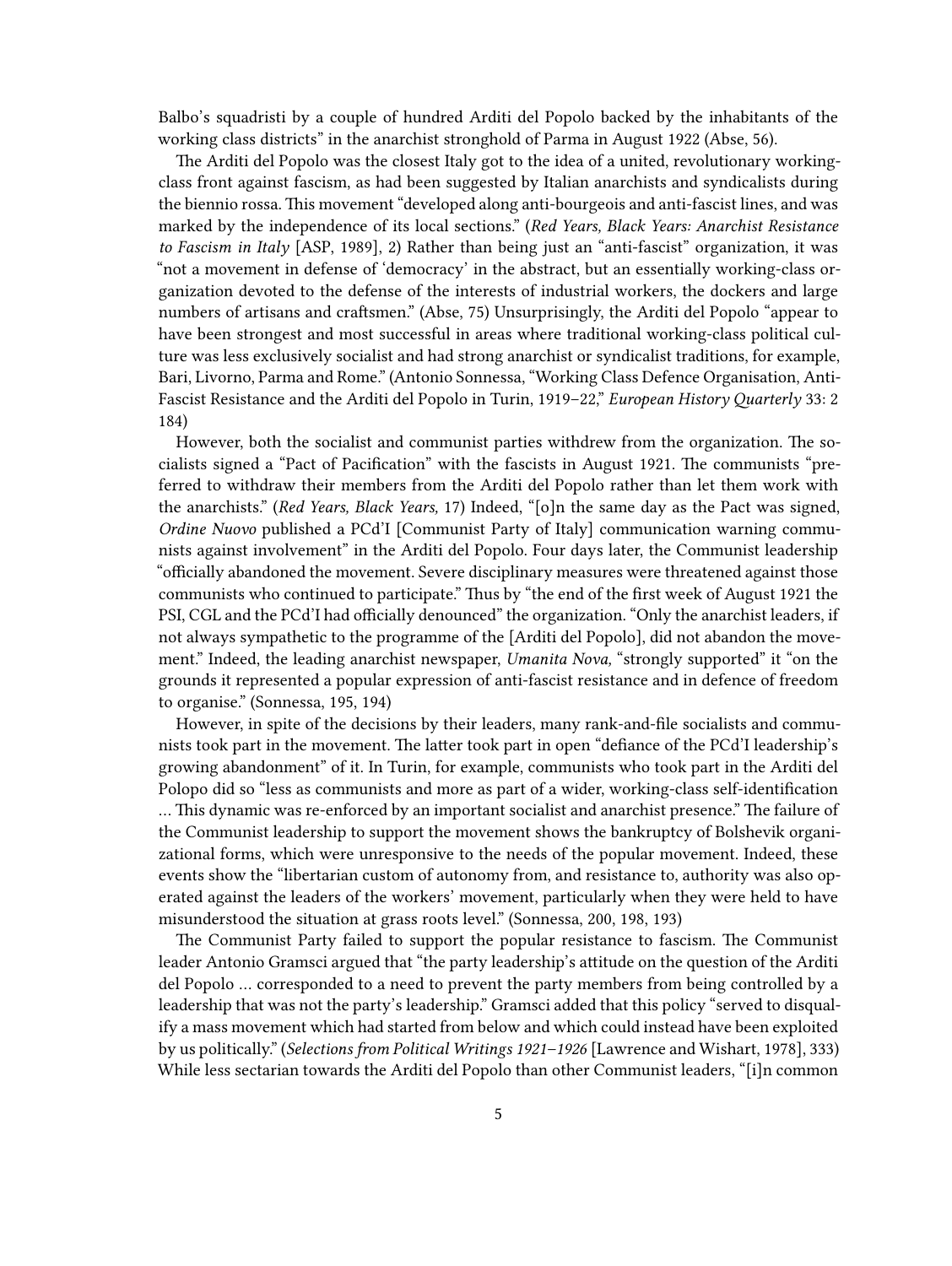with all communist leaders, Gramsci awaited the formation of the PCd'I-led military squads." (Sonnessa, 196) In other words, the struggle against fascism was seen by the Communist leadership as a means of gaining more members and, when the opposite was a possibility, they preferred defeat and fascism rather than risk their followers becoming influenced by anarchism.

As Abse notes, "it was the withdrawal of support by the Socialist and Communist parties at the national level that crippled" the Arditi. (74) Thus "social reformist defeatism and communist sectarianism made impossible an armed opposition that was widespread and therefore effective; and the isolated instances of popular resistance were unable to unite in a successful strategy." And fascism could have been defeated: "Insurrections at Sarzanna, in July 1921, and at Parma, in August 1922, are examples of the correctness of the policies which the anarchists urged in action and propaganda." (*Red Years, Black Years,* 2–3) Abse confirms this analysis, arguing that

[w]hat happened in Parma in August 1922 … could have happened elsewhere, if only the leadership of the Socialist and Communist parties thrown their weight behind the call of the anarchist Malatesta for a united revolutionary front against Fascism. (56)

As with libertarian calls for a united front during the near-revolutionary situation after the war, these calls were ignored.

Perhaps needless to say, the state verbally denounced the violence (on both sides, of course!) but primarily targeted those opposing the fascists as Fabbri noted:

Italian jails are filled with workers and the heaviest sentences rain down on workers who made the mistake in clashes of using violence to defend themselves from the fascists. Moreover, we have already seen the government's stance as soon as the spontaneous initiative of the people came up with the idea of forming proletarian defence units which were dubbed the Arditi del Popolo. Outside of Rome … the mere idea of setting up Arditi del Popolo chapters has been pre-emptively stamped out in the most vigorous fashion – through bans, threats, raids and arrests.

Fabbri also indicated "the police's class function" and how fascist attacks "happened under the very eyes of huge police, carabinieri, Royal Guard and constabulary forces who would, after some initial sham opposition, let things proceed" while "chapters of the Arditi del Popolo are broken up and its members arrested for offences against the security of the state – or is the state fascism, perhaps? – merely for their intention to offer other than passive resistance to fascist violence." Governmental edicts "trigger[ed] the imprisonment of many more workers as supposed Arditi del Popolo, whereas no action will be taken against the fascist action squads."

In the end, fascist violence was successful and capitalist power maintained:

The anarchists' will and courage were not enough to counter the fascist gangs, powerfully aided with material and arms, backed by the repressive organs of the state. Anarchists and anarcho-syndicalists were decisive in some areas and in some industries, but only a similar choice of direct action on the parts of the Socialist Party and the General Confederation of Labour [the reformist trade union] could have halted fascism. (*Red Years, Black Years,* 1–2)

After helping to defeat the revolution, the Marxists helped ensure the victory of fascism.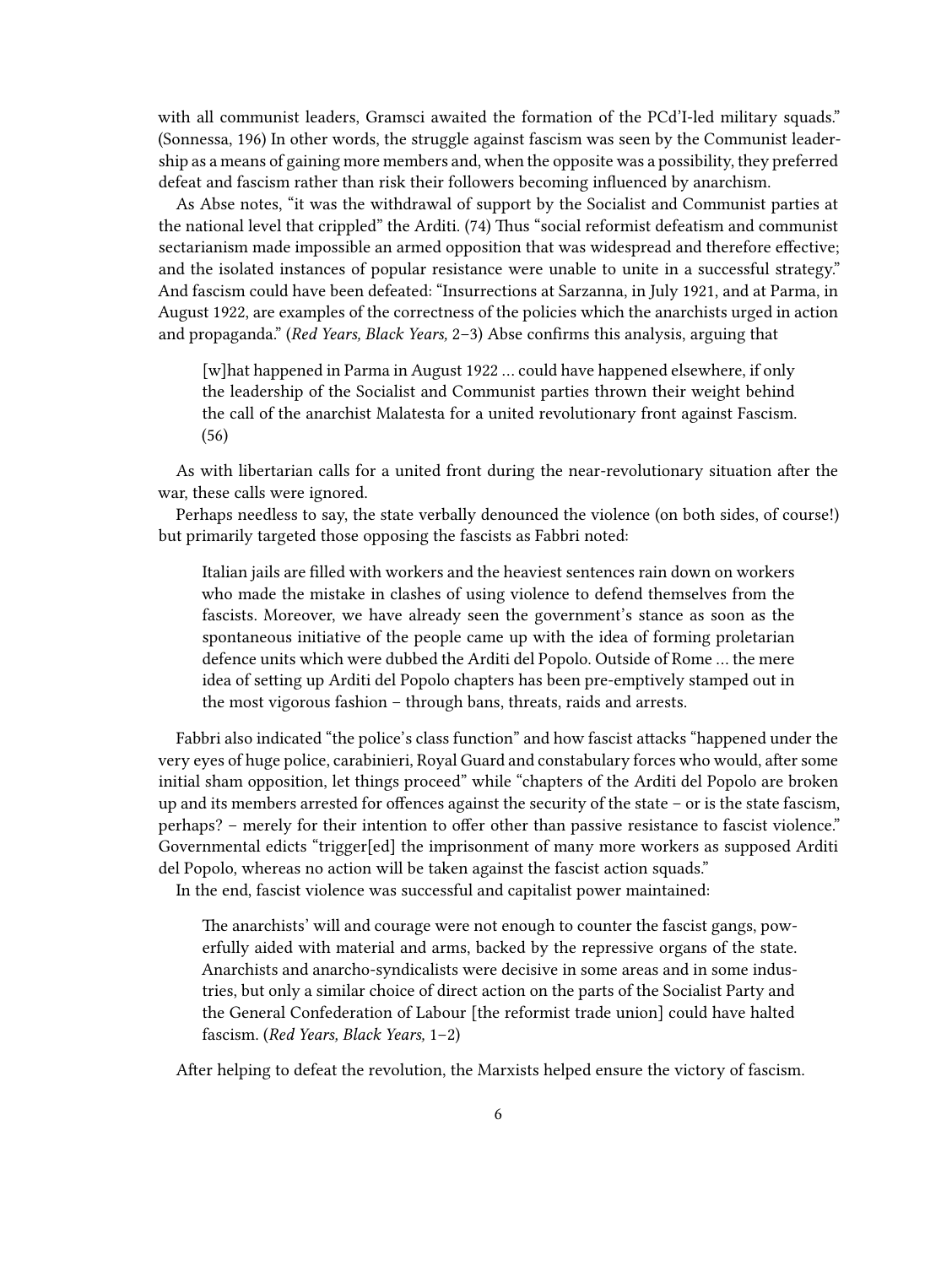#### <span id="page-6-0"></span>**Conclusions for today**

The rise of fascism confirmed Malatesta's warning at the time of the factory occupations: "If we do not carry on to the end, we will pay with tears of blood for the fear we now instil in the bourgeoisie." (quoted by Abse, 66) It is not surprising that when their privileges and power were in danger, the capitalists and the landowners turned to fascism to save them. This process is a common feature in history (to list just four examples: Italy, Germany, Spain and Chile). Moreover, capitalists have always hired private goons to break strikes and unions – American capitalists being at the forefront of that.

Yet there is no mass working class revolt – nor has there been for many decades. The neoliberal onslaught started by Carter and intensified by Reagan has been successful – labor has been defeated to a large degree and wealth has flooded upwards (rather than "trickled down"). As such, there is no real equivalent of the ruling class's fears in the 1920s:

The anarchist Luigi Fabbri termed fascism a preventative counter-revolution; but in his essay he makes the important point that the employers, particularly in agriculture, were not so much moved by fear of a general revolution as by the erosion of their own authority and property rights which had already taken place locally: 'The bosses felt they were no longer bosses.' (Adrian Lyttelton, "Italian Fascism," *Fascism: A Reader's Guide* [Penguin, 1979], 91)

The rise of Trump has been somewhat driven, ironically, by those most subject to Republican policies – policies which Trump seeks to continue (under the usual rhetoric of tax reform). However, we should not stress that aspect of his support too much – he has always been more popular with the top-end of the wealth distribution. Most elements of the capitalist class seem happy enough to have the crazies in office so long as they can secure that agenda. Short-termism, perhaps, but there is no popular movement to disabuse them of such notions.

So the "alt-right" are currently not needed by the ruling class – but obviously it would be suicidal to ignore them on the hope (if that is the word!) that there is no upsurge in class struggle which would make their services more appealing to the elite. Lack of ruling class backing will not stop them from attacking black people, feminists, the left, strikers, etc. if they feel strong enough. So we need to confront them; otherwise they will be emboldened by the lack of resistance, just as the Italian fascists were. And if we confront them – even verbally – we need to be able to defend ourselves, just as the most forward-looking of the Italian left did.

Similarly, we must remember that the state is not a neutral body and will seek to defend the powers and property of the few (even if we ignore any personal sympathies individual law enforcement officers have with the right). Any appeal to the state to pass laws restricting freedom of assembly, speech and so on will see them used primarily against the left and rebel workers. Such illusions must be dispelled.

While the obvious lesson from Italy is that we must unite with those seeking to defeat fascism, we must be watchful for two dangers.

First, that anti-fascism gets watered down so much that it forgets the roots of fascism in capitalism. Fascism rises, mostly, to defend capital but also to some degree because it offers false solutions to real problems. Any effective anti-fascism must provide a class analysis, a critique of capitalism, real solutions. This cannot be done if we seek a popular front and submerge this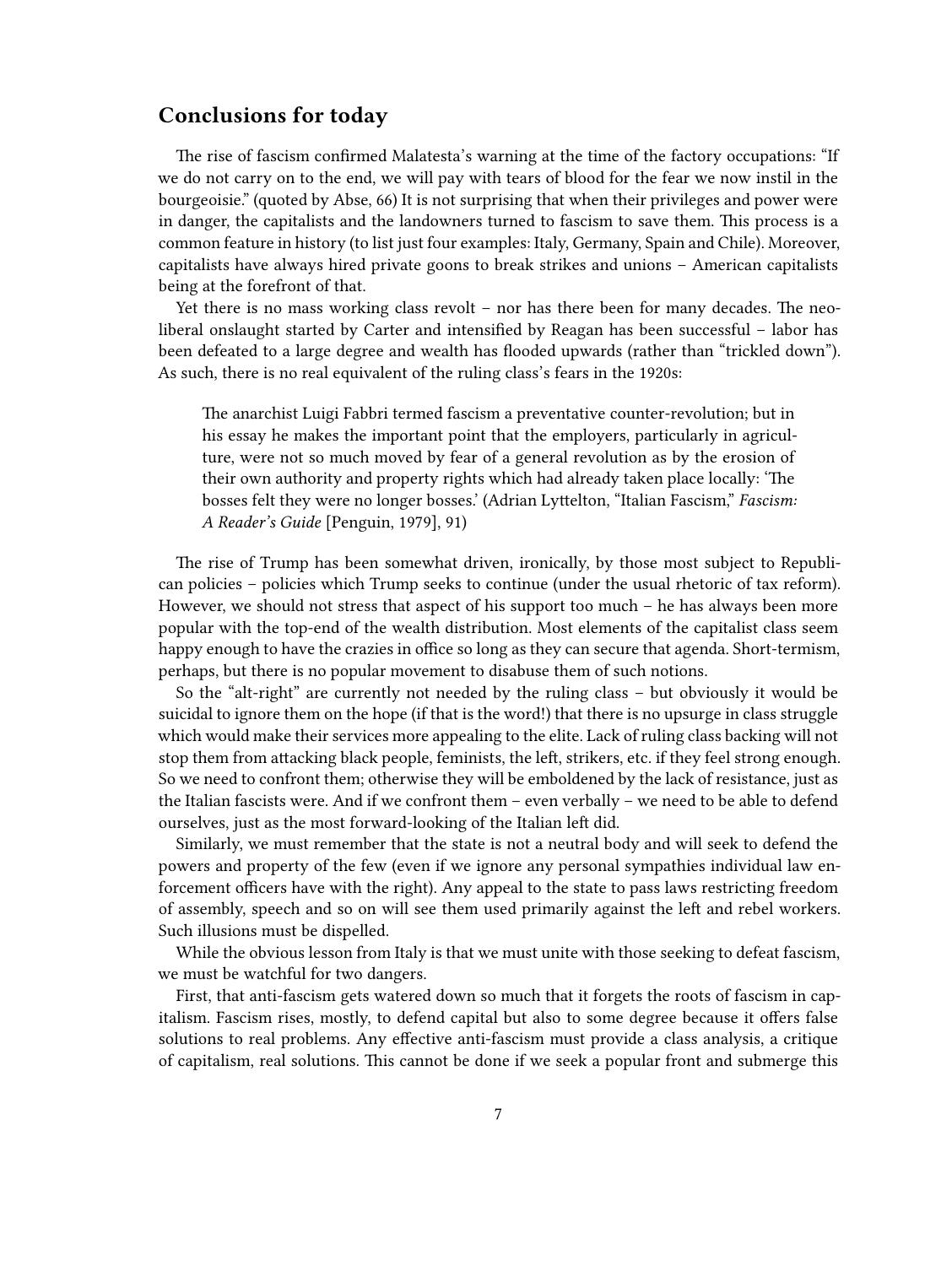analysis. This does not mean isolation, quite the reverse as we must win others to our views, but any united front must be aware of the roots of fascism and how to counter its scapegoating with genuine alternatives. Urging people to simply vote for the lesser – but still neo-liberal – evil will not do it.

Second, we must be watchful for those on the left – primarily Leninists of various kinds – who will view any militant anti-fascist movement as merely a means for building their party. As the example of the Italian Communists shows, this can go so far as to undermine popular resistance if they think that is working against the interests of the vanguard. Popular resistance and organization needs to be viewed as a positive in and of itself, not as a means of building a party.

While learning from history, we must beware of mechanically applying what worked in the past. We are not living in Italy during the early 1920s. There is no mass libertarian movement with firm roots in workplaces and communities. The need is to build both and in this the Arditi del Popolo shows the way forward. It united those who saw the threat of fascism and were willing to act. However, it was also part of wider working class social movements – and worked with these to defeat the fascist gangs. Without this wider social base, any militant anti-fascist organization is in danger of being isolated and so defeated by the powers of the state.

#### <span id="page-7-0"></span>**Further Reading**

This article is based on section A.5.5 of *An Anarchist FAQ* vol. 1 (AK Press, 2008), which covers the near revolution in more detail.

- Luigi Fabbri's *The Preventive Counter-Revolution* [\(libcom.org](https://libcom.org/library/preventative-counter-revolution-luigi-fabbri)) is an excellent early (1921) account of the rise of fascism by a leading Italian anarchist.
- M. Testa's *Militant Anti-Fascism: A Hundred Years of Resistance* (AK Press, 2015) has a useful chapter on the resistance to Mussolini.
- Tom Behan's *The Resistible Rise of Benito Mussolini* (Bookmarks, 2003) should be avoided. While meant to be about the Ardito del Popolo, it is really about the Italian Communist Party and its errors. While it has some useful material, it was written by a member of the British SWP during their short-lived return to anti-fascist activity in the early 2000s and suffers as a result. See my critique "The irresistible correctness of anarchism"([anarchism.pageabode.com\)](http://anarchism.pageabode.com/anarcho/the-irresistible-correctness-of-anarchism).